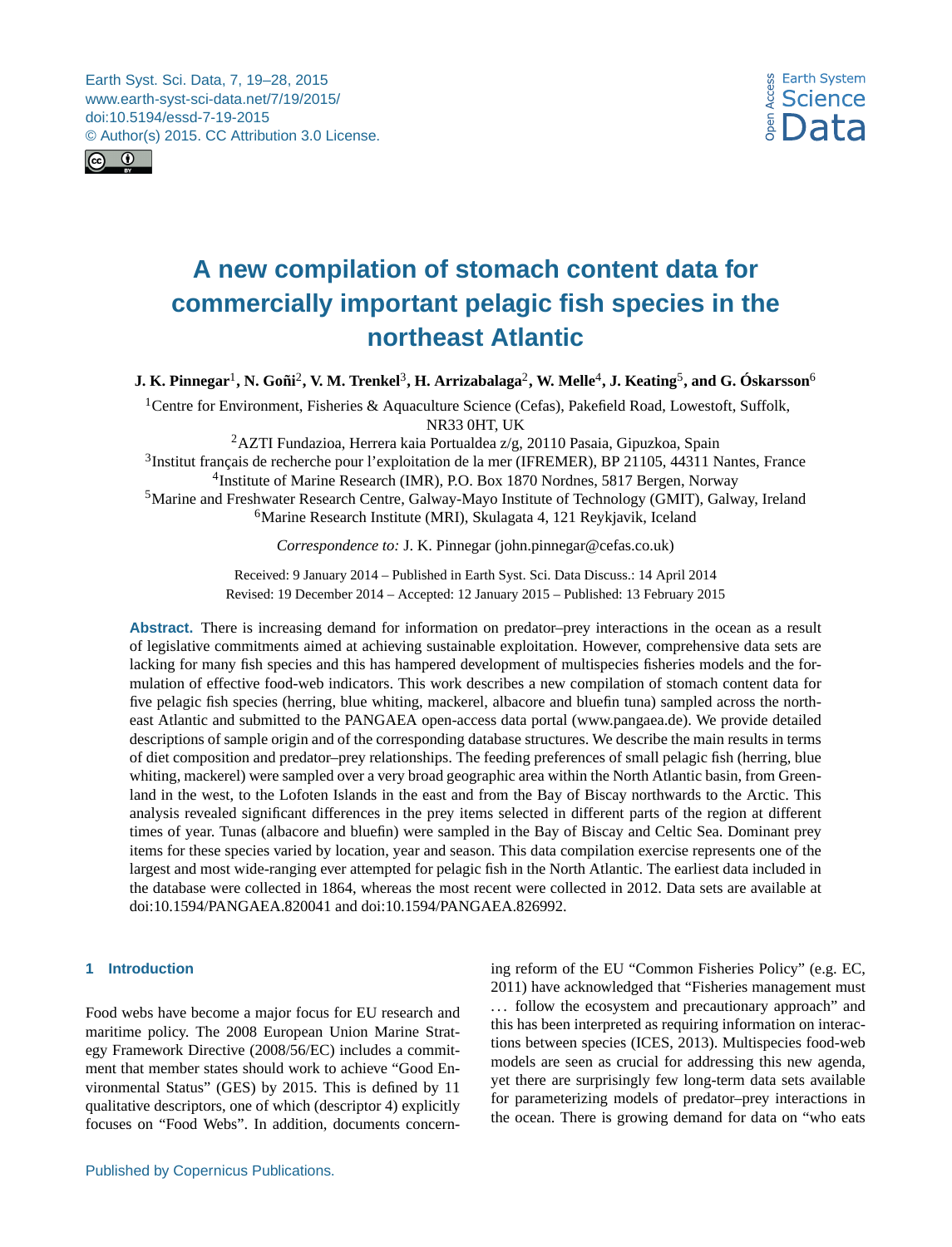whom" in marine systems, in order to deduce how changes in one part of the ecosystem might have consequences elsewhere.

EU member states made a commitment as part of the Johannesburg Declaration on Sustainable Development to work towards maximum sustainable yield (MSY) for all fish stocks by 2015. However, modelling studies have demonstrated that it is highly unlikely that all stocks can be maintained at precautionary MSY reference points simultaneously because individual species eat each other (Mackinson et al., 2009), and thus the very high yields predicted at low fishing pressure by single-species models would be eroded by predation pressure. Consequently, ICES have stated that "Stomach data are of vital importance" and that it intends to gradually transition to providing multispecies advice on fisheries for some European ecosystems in the near future (ICES, 2013). A number of coordinated fish stomach databases do exist to help facilitate this task, but these typically encompass only a limited selection of species or cover a very discrete period of time. One of the more extensive data sets is the ICES "Year of the Stomach" database for the North Sea, which provides information on 35 species, although detailed data are only available for nine, primarily based on stomachs collected during sampling campaigns in 1981 and 1991. A similar coordinated ICES data set exists for cod in the Baltic Sea and has been documented in ICES (1997). In the Barents Sea, a combined database exists for Norway and Russia (Dolgov et al., 2007), but in all cases these sources offer limited information on pelagic fishes (i.e. those living at or near the surface of the ocean) and especially those with a wide geographic distribution.

The EU EURO-BASIN project aims to understand and predict the dynamics of plankton-feeding and pelagic fish species in the North Atlantic, and to assess the impacts of climate variability. This project has a particular focus on herring (*Clupea harengus*), mackerel (*Scomber scombrus*) and blue whiting (*Micromesistius poutassou*), which are the most abundant and widespread planktivorous fish species in the region, as well as bluefin tuna (*Thunnus thynnus*) and albacore (*Thunnus alalunga*), top predator species that inhabit the whole North Atlantic basin and carry out trans-oceanic migrations.

In the present paper we provide details of newly digitized information on the diet of these five species, firstly from the UK DAPSTOM database (mackerel, herring and blue whiting), that incorporates information from recent research cruises by the Institute of Marine Research (IMR, Norway), Marine Research Institute (MRI-HAFRO, Iceland), Institut français de recherche pour l'exploitation de la mer (IFRE-MER, France), Marine Institute (Ireland), as well as historic data from the Centre for Environment, Fisheries and Aquaculture Science (Cefas) in the UK. We also examine data from AZTI-Tecnalia (Spain) on bluefin tuna and albacore stomach contents. Data sets derived under the EURO-BASIN project have been submitted to, and are available via, the PANGAEA open-access data portal [\(www.pangaea.de,](www.pangaea.de) Pinnegar et al., 2013; Goñi, 2014).

## **2 Data and methods**

The two data sets described here provide information on feeding preferences of 27 746 individual herring, 7423 mackerel, 1126 blue whiting, 1526 albacore and 689 bluefin tuna. Samples have been obtained from scientific research surveys using a variety of different fishing gears, from commercial fishery catches, and from individual fish voluntarily sampled by recreational fishermen. In the following two sections we describe the origins of the data and database structures as well as the geographical and temporal coverage.

## 2.1 The DAPSTOM database

The DAPSTOM database has been in existence for 8 years, having been created in response to a "data-rescue" call from the EU "Network of Excellence" project EUROCEANS. The most recent version of the DAPSTOM data set (Version 4.7, collated in January 2014) includes 226 407 records derived from 449 distinct research cruises, spanning the period 1837– 2012. The database contains information from 254 202 individual predator stomachs and 188 species. As such, this represents one of the largest and most diverse compilations of food-web information anywhere in the world. A key component of the DAPSTOM programme has been an online data portal [\(www.cefas.defra.gov.uk/fisheries-information/](www.cefas.defra.gov.uk/fisheries-information/fish-stomach-records.aspx) [fish-stomach-records.aspx\)](www.cefas.defra.gov.uk/fisheries-information/fish-stomach-records.aspx) through which outputs are made freely available to the wider scientific community. In addition, a subset of the pelagic fish information contained in the full DAPSTOM database has now been made available via PANGAEA (doi[:10.1594/PANGAEA.820041;](http://dx.doi.org/10.1594/PANGAEA.820041) Pinnegar et al., 2013).

As the DAPSTOM initiative has progressed, a relationaldatabase structure has evolved (in Microsoft Access) that can accommodate all formats of stomach content information (see Hyslop, 1980), including data collected at the level of individual fish, pooled samples of multiple fish stomachs, frequency of occurrence data as well as fully gravimetric information (prey weights or volumes). As a minimum, in Version 4.7 of the DAPSTOM database, information on the predator species, geographic area and the number of stomachs examined was required for a data set to be included. Information on predator length (or size range) was also widely available.

Central to the relational-database structure is the "DAP-STOM" data table (Fig. 1). This includes much of the "raw" information about both the predator and prey. The "DAP-STOM" data table includes 23 information fields (Fig. 1), and a full definition of each field is provided by Pinnegar (2014). The "HAULS" table contains all information about the geographic location from which the sample was derived. In most cases this includes ship name, dates and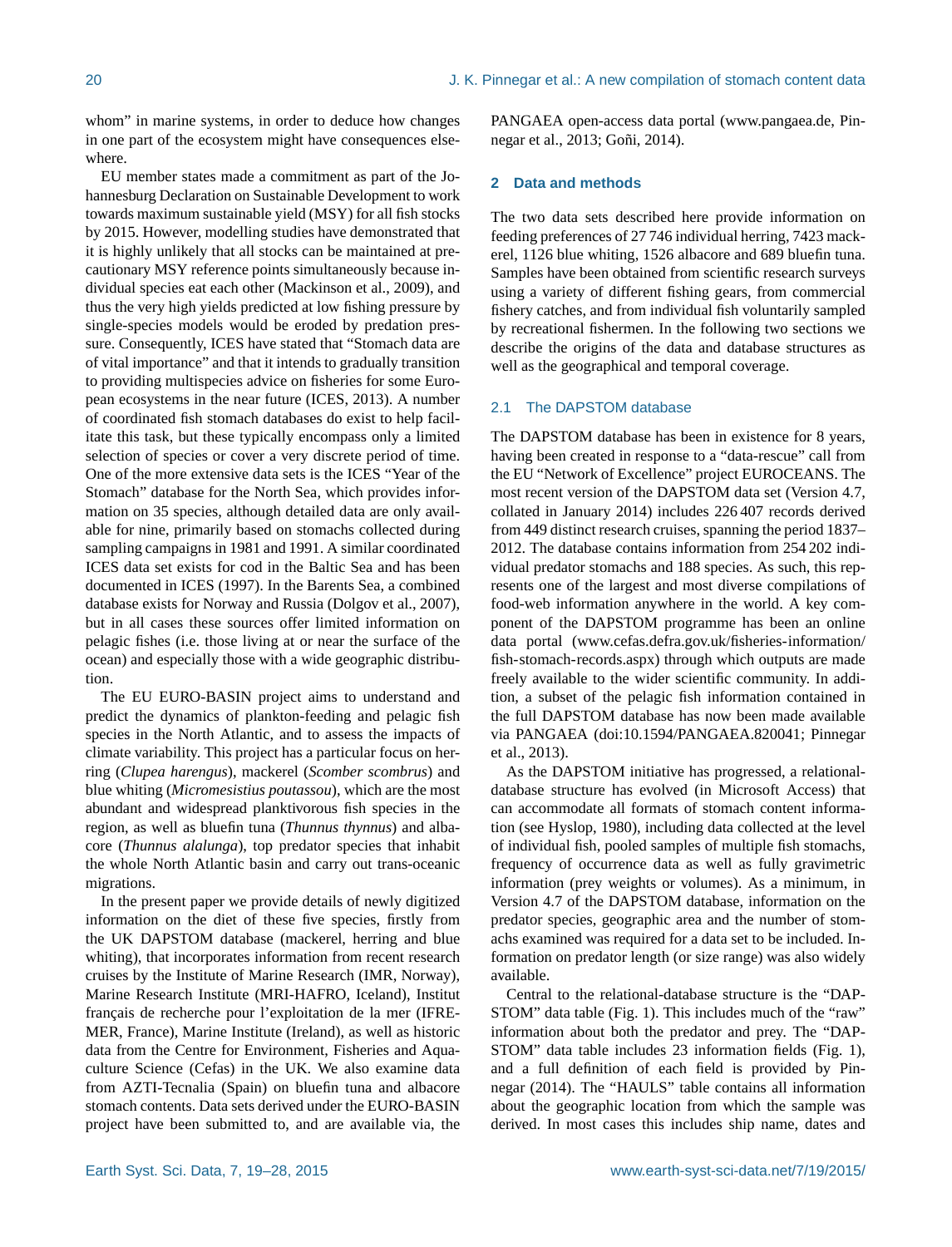

**Figure 1.** Structure of the DAPSTOM 4.7 relational database, including a list of the fields contained within each table. For a full description of the field formats and nomenclature see Pinnegar (2014).

times, latitudes, longitudes, depth, gear type, ICES area and any additional information. Each "haul" has been assigned to a predefined "Sea" (e.g. North Sea, Irish Sea, W Ireland, Celtic Sea, Channel, Biscay etc.) and ICES "Division" – a spatial sub-unit used by the International Council for the Exploration of the Sea. Note that Tables 1 and 2 do not provide detailed information about sampling time and date, but that this information is available in the underlying PANGAEA and DAPSTOM data sets that are freely available online. In Figs. 3–5 we have not controlled for time of day or season, but this would be possible if desired.

A new innovation within version 4.7 of the DAPSTOM database is the inclusion of a "PROVENANCE" look-up table (Fig. 1). The purpose of this is to record the origin of the data, for example whether or not the data were derived from published sources or based upon "raw" data files from collaborating scientists. Two additional look-up tables have been created to help standardize the taxonomic information that is available to users. The "PREDATOR" look-up table expands on the 3-digit predator names in the "DAPSTOM" table and gives the predator's full Latin name, common name (in English), 10-digit NODC code and TSN identifier. The "PREY" look-up table aims to reduce the enormous number of potential prey names and descriptions to a manageable number of standardized names that can be used for analyses and collation. It corrects historic taxonomy to modern counterparts, and allows aggregation by broad prey groups (e.g. euphausids, amphipods, copepods, teleosts etc.).

The DAPSTOM data set has now seen wide usage among ICES Working Groups as well as in a number of theoretical ecology papers (e.g. Rochet et al., 2011; Rossberg et al., 2011; Brose et al., 2006). On the whole, researchers have used the online portal to look at the diet composition of their favoured predator species – however there has also been some interest in making use of historical data sets to determine long-term changes in fish diets at particular localities (Le Quesne and Pinnegar, 2012).

#### 2.2 The AZTI tuna stomach database

The feeding ecology of temperate tunas (albacore *Thunnus alalunga* and bluefin tuna *Thunnus thynnus*) in the Bay of Biscay has been investigated through several projects in AZTI-Tecnalia since the mid-2000s. Although there has been little continuity between the projects dealing with the feeding ecology of temperate tunas, a total of 1525 stomachs have been sampled from albacore and 686 stomachs from bluefin tuna between 2004 and 2011.

The sample origin and methodologies employed have been diverse. Samples were collected:

- 1. during albacore acoustic tracking surveys (summer 2005), albacore dummy archival tagging surveys (summers 2005 and 2006), albacore archival tagging survey (June 2010), bluefin tuna tagging surveys (2009, 2011, 2012). In the case of these samples the location and the hour of each capture was included in the database.
- 2. through collaborating recreational fishermen in the southeastern Bay of Biscay in 2005, 2006 and 2007.
- 3. through opportunistic sampling by the canning industry for albacore (2005, 2006, 2010, 2011) and in wholesalers stores for bluefin tuna (2009, 2010, 2011, 2012). In this case, the catch dates and estimated locations of each predator were re-constructed a posteriori using information contained in the logbook of each fishing vessel. No catch hour was recorded in the case of these commercial catches, and the estimated locations correspond to the centres of the ICES statistical rectangles recorded in the logbooks.

The gears used to catch each sampled tuna also differed considerably, and included: (1) rod and reel (RR) primarily used by recreational fishermen; (2) trolling gear (TR) used during albacore tagging surveys; (3) pole and line with live bait (BB), used for most bluefin tuna catches (commercial and surveys) and for part of the commercial albacore catch, (4) pelagic trawl (MWT) used for a further part of the commercial albacore catch.

Due to the lower number of predators sampled in the case of tunas (in comparison with small pelagic fishes such as herring, blue whiting and mackerel), the relatively restrained geographical location of the samples (mostly Bay of Biscay) especially in the case of bluefin tuna, we chose not to include the tuna data in the DAPSTOM data portal but rather to build a simple database in XML format held at AZTI-Tecnalia, but also uploaded to PANGAEA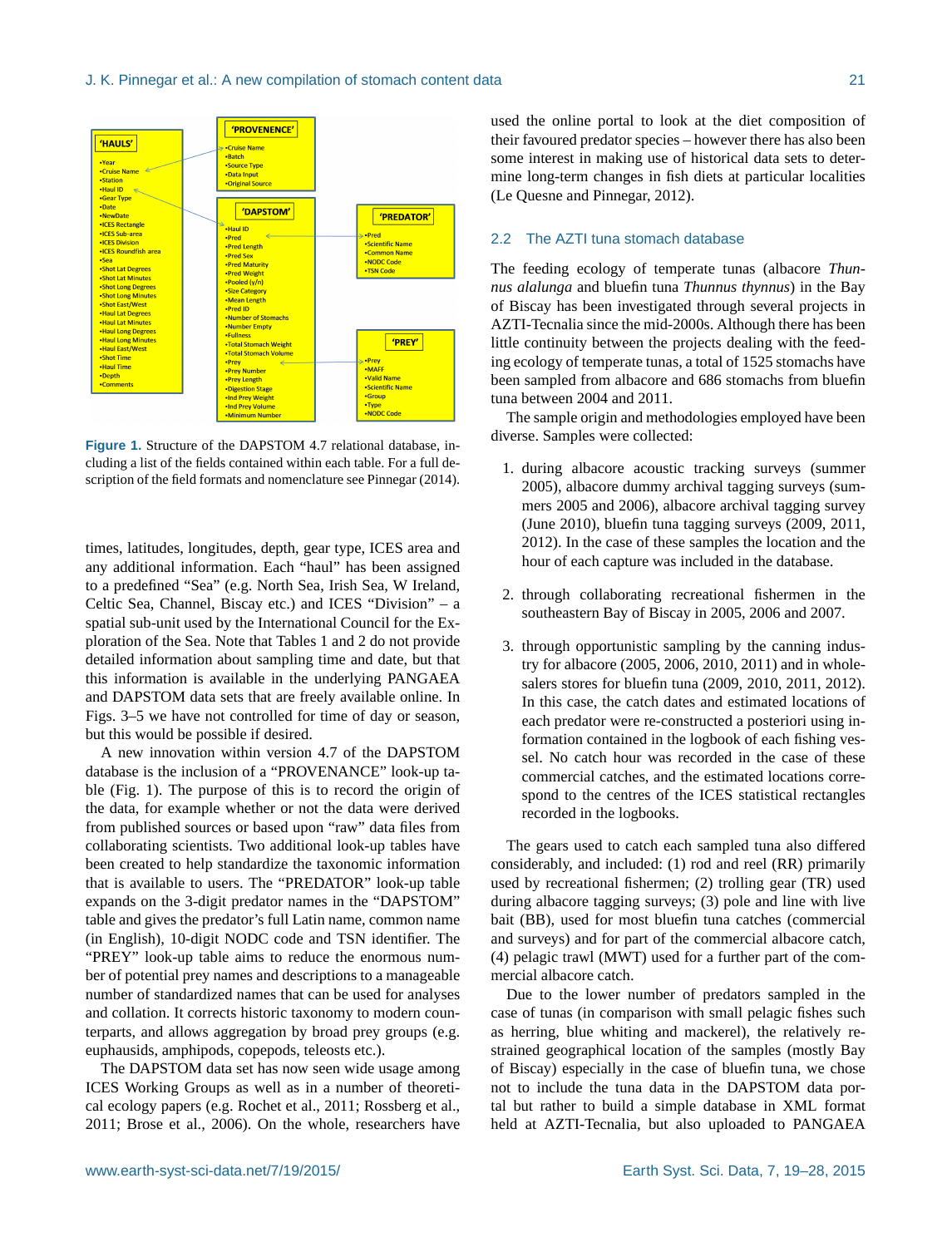| Table 1. Number of stomach content records for pelagic fish species submitted to the DAPSTOM database as part of EURO-BASIN. Number<br>of individual stomachs included in parentheses. |        |               |         |                       |  |  |                       |  |
|----------------------------------------------------------------------------------------------------------------------------------------------------------------------------------------|--------|---------------|---------|-----------------------|--|--|-----------------------|--|
| Data set                                                                                                                                                                               | Period | <b>Months</b> | Herring | Blue whiting Mackerel |  |  | Albacore Bluefin tuna |  |

| Data set                | Period     | <b>Months</b> | Herring       | Blue whiting | Mackerel      | Albacore | Bluefin tuna |
|-------------------------|------------|---------------|---------------|--------------|---------------|----------|--------------|
| <b>IFREMER</b> (France) | 2011       | Oct.          | 0(0)          | 133 (117)    | 0(0)          | 0(0)     | 0(0)         |
| <b>IMR</b> (Norway)     | 2004, 2006 | Jul, Aug      | 1291 (538)    | 354 (139)    | 1772 (635)    | 0(0)     | 0(0)         |
| MRI (Iceland)           | 2010, 2011 | Jul, Aug      | 1610 (823)    | 274 (158)    | 3226 (1486)   | 0(0)     | 0(0)         |
| GMIT (Ireland)          | 2011       | Nov, Dec      | 0(0)          | 139 (109)    | 0(0)          | 0(0)     | 0(0)         |
| Cefas(UK)               | 2010, 2011 | Feb. Mar      | 1101 (961)    | 467 (366)    | 6(3)          | 0(0)     | 0(0)         |
| Cefas – Historical      | 1864–2009  | All months    | 4506 (25 424) | 216(237)     | 5614 (5299)   | 1(1)     | 10(3)        |
| Total                   |            |               | 8508 (27 746) | 1583 (1126)  | 10 618 (7423) | 1(1)     | 10(3)        |

(doi[:10.1594/PANGAEA.826992;](http://dx.doi.org/10.1594/PANGAEA.826992) see Goñi, 2014). The tuna stomach database is provided as a single table, each row corresponding to a single predator. For each predator, the information provided included the species, the sample origin (survey or opportunistic sampling), the catch date and location (either measured or assigned according to logbook information), the size and weight, and the gear used for the catch.

## **3 Results – data submitted to PANGAEA under the EU project EURO-BASIN**

## 3.1 DAPSTOM data set

Throughout 2013, EURO-BASIN partners submitted data sets to the lead author of this paper and these were reformatted into the required DAPSTOM relational tables (Fig. 1). Data sets made available as part of EURO-BASIN can be summarized as follows.

It is clear that the vast majority of the blue whiting data within the DAPSTOM database were collected in recent years, and explicitly for the purposes of EURO-BASIN (1367 records out of 1583), whereas this was not true for herring or mackerel (Table 1). It is also apparent from Tables 1 and 2 that for blue whiting and mackerel the number of database records exceeded the number of stomachs examined, confirming that the data were largely non-pooled records from individual stomachs whereas this was not true for herring where 8508 database records were derived from 27 746 stomachs. The primary explanation for this disparity is the digitization of "pooled" herring data sets from a historical report by Hardy (1924), but also "pooled" data from Brook and Calderwood (1886) and Scott (1924).

Table 2 shows the number of records and samples by geographic area (Fig. 2), including all larval and juvenile fish. From this table it is apparent that herring, blue whiting and mackerel have been sampled over a huge geographic area, spanning from the Bay of Biscay ( $\sim$  43° N), to the high Arctic (∼73° N) and from Greenland in the west (∼ 29° W) to the Lofoten islands in the east ( $\sim$  9° E). By contrast, the very limited number of records for albacore and bluefin tuna in the



**Figure 2.** Location of stomach content samples (circles) for the five pelagic species collected in the northeast Atlantic and submitted to the DAPSTOM and AZTI databases.

DAPSTOM database were derived from opportunistic sampling in the English Channel and North Sea.

The earliest of the data included in the DAPSTOM/EURO-BASIN data set is a single record of an albacore tuna stranded on the Channel coast of England in August 1864, whereas the most recent of the data comes from a single bluefin tuna stranded at Ventnor, Isle of Wight in August 2012. The data set includes information on the feeding preferences of fish larvae (0.1 to 10 cm in length), as well as adult fish. Specifically, the feeding habits of larval/juvenile herring and mackerel from Plymouth Sound, the Clyde and the North Sea by Lebour (1921, 1924), Marshall et al. (1937, 1939) and Last (1980) respectively.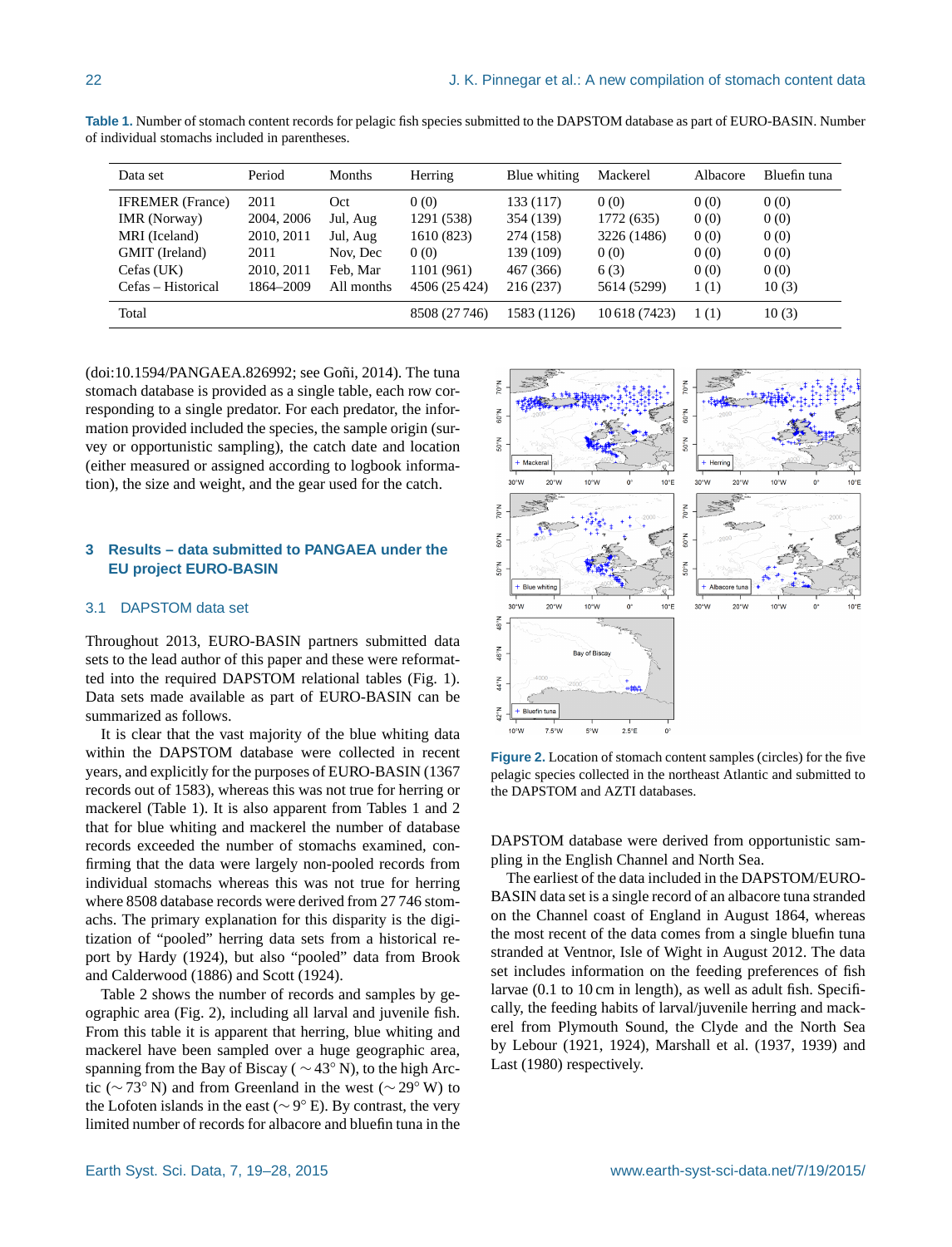| <b>ICES</b> Region (Sea)        | Herring      | Blue whiting | Mackerel    | Albacore | Bluefin tuna |
|---------------------------------|--------------|--------------|-------------|----------|--------------|
| VIIIa, b, c (Bay of Biscay)     | 0(0)         | 157 (139)    | 896 (598)   | 0(0)     | 0(0)         |
| VIIf, g, h, j (Celtic Sea)      | 66 (59)      | 506 (411)    | 2804 (2416) | 0(0)     | 0(0)         |
| VIIe, d (Channel)               | 577 (5077)   | 35(24)       | 718 (789)   | 1(1)     | 1(1)         |
| XIVa, b (E Greenland/N Iceland) | 605(246)     | 70(29)       | 1050 (432)  | 0(0)     | 0(0)         |
| Va (Iceland)                    | 680 (405)    | 105(72)      | 1356 (672)  | 0(0)     | 0(0)         |
| VIIa (Irish Sea)                | 1294 (1285)  | 183 (166)    | 29(19)      | 0(0)     | 0(0)         |
| XII (North Atlantic)            | 0(0)         | 18(9)        | 0(0)        | 0(0)     | 0(0)         |
| IVa, b, c (North Sea)           | 2954 (16480) | 19(49)       | 1106 (1225) | 0(0)     | 9(2)         |
| IIa (Norwegian Sea)             | 1616 (710)   | 435 (187)    | 2447 (987)  | 0(0)     | 0(0)         |
| VIIb (western Ireland)          | 0(0)         | 55 (40)      | 129 (116)   | 0(0)     | 0(0)         |
| VIa (western Scotland)          | 716 (3484)   | 0(0)         | 83 (169)    | 0(0)     | 0(0)         |

**Table 2.** Number of records for pelagic fish species submitted to the DAPSTOM stomach content database as part of EURO-BASIN, by geographic region. Number of individual stomachs included in parentheses.

#### 3.2 AZTI-Tecnalia data set

The tuna stomach database from AZTI-Tecnalia corresponds to 7 years of sampling from 2004 to 2011. Due to the absence of continuity in the different projects dealing with the feeding ecology of tunas, the sampling could not be performed every year for both species, and no samples were collected in 2008. The lack of temporal continuity is more apparent for bluefin tuna than for albacore. However, a total of 1525 albacore and 686 bluefin tuna stomachs were collected during the study period (Table 3).

## **4 Discussion**

A major limitation of the DAPSTOM data set is that it includes a mixture of "pooled" information as well as data collected from individual fish. Sometimes only information on the number of stomachs containing a particular prey item was available (i.e. "frequency of occurrence"), rather than the actual number of a particular prey item. Hence in any data extraction, outputs should be viewed as providing information on the "minimum number" of prey items consumed. This would have little impact in predator species that consume large prey items one at a time (e.g. fish feeders), but also with regard to most of the newer data sets assembled under EURO-BASIN. However, it could be that in certain older data sets, the total number of prey items in plankton-eating species such as mackerel, herring and blue whiting would be underestimated. An example would be the historical data set containing mackerel stomachs off the Cornish coast from Bullen (1908) a component of the "Cefas Historical" records cited in Table 1, as well as the herring data sets digitized from Marshall et al. (1937, 1939).

A further limitation of the DAPSTOM database is paucity of information on prey weights. In many of the constituent data sets no gravimetric information was provided. A consequence of this is that it can be difficult to judge the importance of a particular prey item to the overall nourishment of the predator, since a mackerel for example, may draw significantly more nourishment from eating a single fish in comparison with 1000+ copepods. To remedy this situation, we plan to develop an updated "PREY" table (see Fig. 1) that includes average prey weights, and perhaps energy density for each standardized prey type so that numbers consumed can be converted to total weights. However this feature is not yet available.

Several authors have suggested that the preferred prey of blue whiting are euphausiids and hyperiid amphipods, although the relative importance of each of these varies depending on season and locality (Prokopchuk and Sentyabov, 2006; Langøy et al., 2012). The EURO-BASIN data set (Tables 1 and 2) shows similar variability in diet composition depending on sampling location (Fig. 3), with euphausids dominating in terms of number in Iceland, the Bay of Biscay and the Irish Sea, but hyperiid amphipods dominating in the Norwegian Sea, eastern Greenland/northern Iceland (ICES Sub-Area XIV) and the Celtic Sea. Copepods (mainly *Calanus finmarchicus*) were an additional important prey item in the Norwegian Sea and shrimps (in particular *Pasiphaea sivado*) were commonly observed in stomachs from the Irish Sea. Adult blue whiting from throughout the north Atlantic migrate in the springtime, to the Porcupine and Rockall areas west of Ireland. During this season they feed very infrequently.

Post-larval mackerel feed on a variety of zooplankton and small fish. Published sources suggest that the main zooplankton prey organisms in the North Sea are copepods (mainly *Calanus finmarchicus*) and euphausiids (mainly *Meganyctiphanes norvegica*), while fish prey include larval sand eel, herring and sprat (Mehl and Westgård, 1983). In the Norwegian Sea published sources suggest that euphausiids, copepods, pteropod molluscs (*Limacina retroversa*), amphipods, Appendicularia and capelin are the main dietary items (Langøy et al., 2012; Prokopchuk and Sentyabov, 2006). The EURO-BASIN data set confirms these broad patterns (Fig. 4), and in every geographic region for which data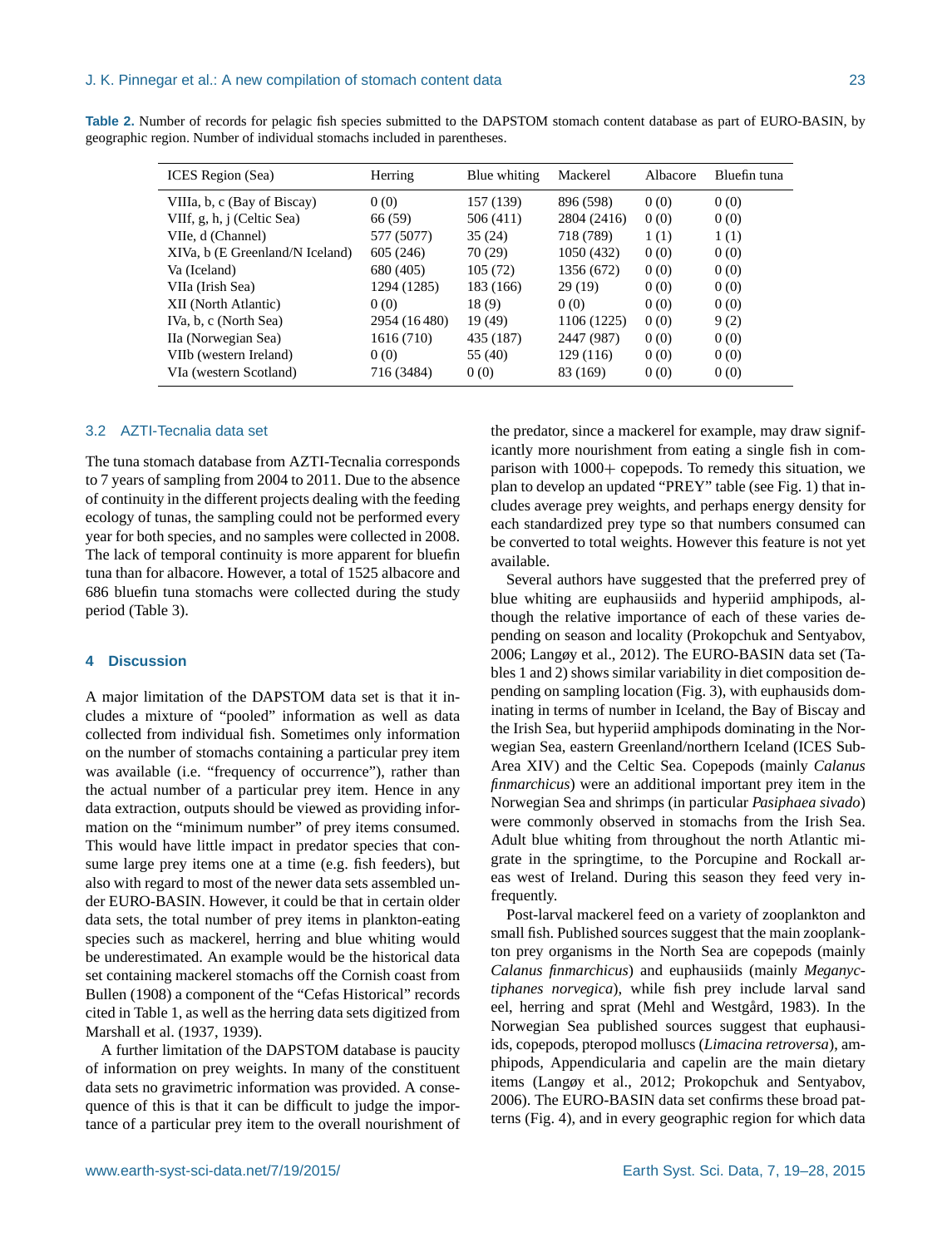| Year | Sample source (gear)                             | Albacore | Bluefin tuna |
|------|--------------------------------------------------|----------|--------------|
| 2004 | Commercial fishery (BB)                          | $\Omega$ | 32           |
| 2005 | Sonic tracking and archival tagging surveys (TR) | 166      | 12           |
| 2005 | Recreational fishermen (RR)                      | 162      | 24           |
| 2005 | Commercial fishery (MWT)                         | 69       | 0            |
| 2006 | Archival tagging survey                          | 49       | 0            |
| 2006 | Recreational fishermen                           | 68       | 3            |
| 2006 | Commercial fishery (MWT)                         | 79       | 0            |
| 2007 | Recreational fishermen (RR)                      | 37       | 0            |
| 2009 | Commercial fishery (albacore MWT, bluefin BB)    | 95       | 238          |
| 2009 | Archival tagging survey                          | 0        | 19           |
| 2010 | Commercial fishery (TR, BB, MWT)                 | 532      | 233          |
| 2010 | Archival tagging survey                          | 34       | 0            |
| 2011 | Commercial fishery (TR, BB, MWT)                 | 234      | 68           |
| 2011 | Conventional tagging survey (BB)                 | 0        | 57           |
|      | Total                                            | 1525     | 686          |

**Table 3.** Number of stomach content records for albacore and bluefin tuna, sampled in the Bay of Biscay and submitted to the AZTI tuna stomach database as part of EURO-BASIN, by year and fishing gear.



**Figure 3.** Diet composition of blue whiting *Micromesistius poutassou* in different parts of the northeast Atlantic (ICES Divisions). Proportions are based on the number of individual prey items.

were available (Table 2), with the exception of the Bay of Biscay, copepods dominated in terms of numerical abundance, especially in Iceland (91 %). However, mysids and hyperiid amphipods contributed a significant additional proportion to the diet of mackerel in the North Sea (16 %). Hyperiids and euphausids contributed a significant additional proportion to the diet in East Greenland/North Iceland (ICES Sub-Area XIV, 32 %) and phytoplankton, teleosts and chaetognaths contributed a significant proportion in the Celtic Sea (27 %). In the Bay of Biscay, 67 % of the diet composition (by number) was suggested to comprise mackerel eggs (denoted as "teleosts" in Fig. 4), although the vast majority of these data originate from a single research cruise in March 1986 and from a very limited number of haul stations.

For herring, many detailed diet composition studies of have been published, starting with Hardy (1924) and Jes-

persen (1928). In the Norwegian Sea diet has been shown to vary depending on availability of food and geographic location (Prokopchuk and Sentyabov, 2006; Langøy et al., 2012). *C. finmarchicus* is an important prey in summer (about 77 % by weight), but in certain years appendicularians (*Oikopleura* spp.), amphipods (mainly *Themisto abyssorum*), and euphausiids are important. Similar variability has been noted for the North Sea, where pteropod molluscs (*Limacina retroversa*), sand eel (*Ammodytes* spp.) larvae, diatoms and the copepod *Temora longicornis* can also be locally important (Hardy, 1924; Savage, 1931). In the EURO-BASIN data set (Pinnegar et al., 2013), copepods dominated herring diets in terms of numerical abundance in the Norwegian Sea, Iceland, North Sea and west of Scotland (69, 85, 66, 74 % respectively, Fig. 5). Hyperiid amphipods contributed a significant additional proportion in the Norwegian Sea (24 %), appendicularians contributed a significant but smaller proportion in the North Sea (15 %) and barnacle cypris larvae 21 % in the west of Scotland. In eastern Greenland/northern Iceland (ICES Division XIV), euphausiids were the dominant prey item (63 %), followed by copepods (16 %) and hyperiid amphipods (15 %). In the Irish Sea euphausiids comprised 49 % of the diet and fish eggs (denoted as "teleosts" in Fig. 5, but mostly plaice *Pleuronectes platessa*) contributed a further 31 %. However, these Irish Sea research cruises (in February 2009, 2010 and 2011) were deliberately timed to quantify the seasonal predation mortality imparted by pelagic fish on plaice eggs and larvae, so it is not surprising that this particular prey item featured strongly.

It would be very desirable to include information on prey availability within the database, however at present this is not feasible. The data included span more than a century and in most cases the scientists involved did not collect zooplankton information at the same time as sampling fish stomachs.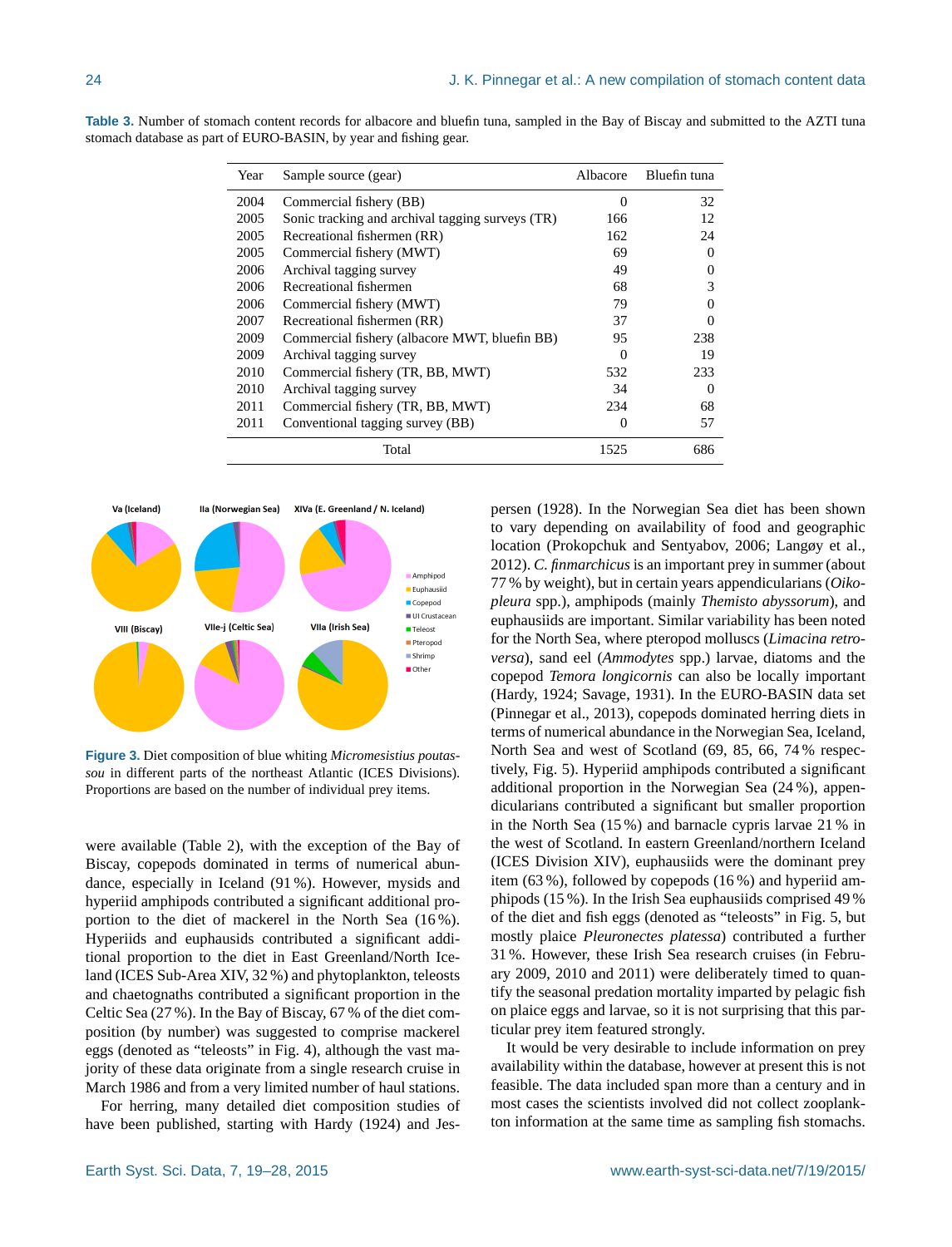

**Figure 4.** Diet composition of mackerel *Scomber scombrus* in different parts of the northeast Atlantic (ICES Divisions). Proportions are based on the number of individual prey items.

Unfortunately it is not possible to go back in time and supplement the data collected. For the most recent data on herring, blue whiting and mackerel, one might try to match the sample location, dates and times with corresponding information from the North Atlantic-wide Continuous Plankton Recorder survey (CPR, see Edwards et al., 2014), but this would be a complicated task to achieve and would require a separate research paper/analysis. For some of the earlier data sets (included in the "Cefas historical" sub-set), plankton data were collected, but these were largely qualitative in nature and not digitized as part of the DAPSTOM initiative. A global atlas of marine macro and meso-plankton data was published in *Earth System Science Data* in 2013 (see Moriarty and O'Brien, 2013; Moriarty et al., 2013) and hence these data sets could be used together with CPR data (Edwards et al., 2014) to characterize prey availability.

Albacore diet composition in the northeast Atlantic has been reported as being dominated by small, mesopelagic fish, e.g. *Maurolicus muelleri* (pearlside) and *Scomberesox saurus* (Atlantic saury), as well as euphausiids and hyperiid amphipods (Pusineri et al., 2005; Goñi et al., 2011). In the AZTI data submitted to PANGAEA (Goñi, 2014) similar patterns were observed, with euphausiids being dominant and the most ubiquitous prey in albacore. Albacore diet displayed high plasticity with important spatial variability, both latitudinally and in terms of oceanic vs. shelf-break waters. Among small pelagic fish species, *Maurolicus muelleri* was less abundant in these samples than in previous studies, whereas Atlantic saury, blue whiting and anchovy (*Engraulis encrasicolus*) were the major prey in the shelf-break areas of the Bay of Biscay and Celtic Sea. There was also considerable latitudinal variability in Atlantic saury consumption by albacore. This prey represented a larger proportion of albacore diet in northern sampling areas than within the Bay of Biscay. This corroborates previous observations by Aloncle and Delaporte (1974), who related the presence of Atlantic



**Figure 5.** Diet composition of herring *Clupea harengus* in different parts of the northeast Atlantic (ICES Divisions). Proportions are based on the number of individual prey items.

saury to relatively low sea surface temperatures (SSTs) found out of the Bay of Biscay. This result suggests a potential higher predation impact on Atlantic saury when the summer distribution of albacore shifts westwards, as in 2009–2011.

Blue whiting consumption by albacore appeared to be related to the shelf-break of the Bay of Biscay and Celtic Sea but did not vary significantly with latitude. Consumption patterns suggested very marked inter-annual variation, with particularly low presence in albacore diet in 2010 and 2011 compared to 2005–2007. Taking into account the observed decrease in blue whiting biomass in recent years (Payne et al., 2012), this decrease in blue whiting consumption by albacore was likely related to a lower availability of the prey rather than to a shift in feeding preferences. This is corroborated by the observed proportion of blue whiting in the diet of bluefin tuna, which were sampled mostly in shelf-break locations.

Anchovy consumption also displayed considerable variability, being higher in the late summer and autumn in the southern Bay of Biscay (Fig. 6). The results suggest a broader spatial distribution of anchovy in albacore diet during 2009– 2011 than during 2005–2007. This broader distribution was probably related to the recovery of the anchovy population after a period of collapse between 2005 and 2008 in the Bay of Biscay. The combined variability of the spatial extension of juvenile anchovies and of albacore distribution in summer months results in a distinct spatial match/mismatch and predation impact each year.

Bluefin tuna diet in the northeast Atlantic has been reported by Logan et al. (2011). In the Bay of Biscay, euphausiids (*Meganyctiphanes norvegica*) and anchovy made up 39 % of prey weight, with relative consumption of each reflecting annual changes in prey abundance. Regarding anchovy consumption in particular, the same seasonal variability pattern as in albacore was apparent in bluefin tuna diet. This seasonal variability in both predators is likely to be related to the anchovy life-cycle and to the ecology of juvenile stages. Adult anchovies usually spawn on the continental shelf dur-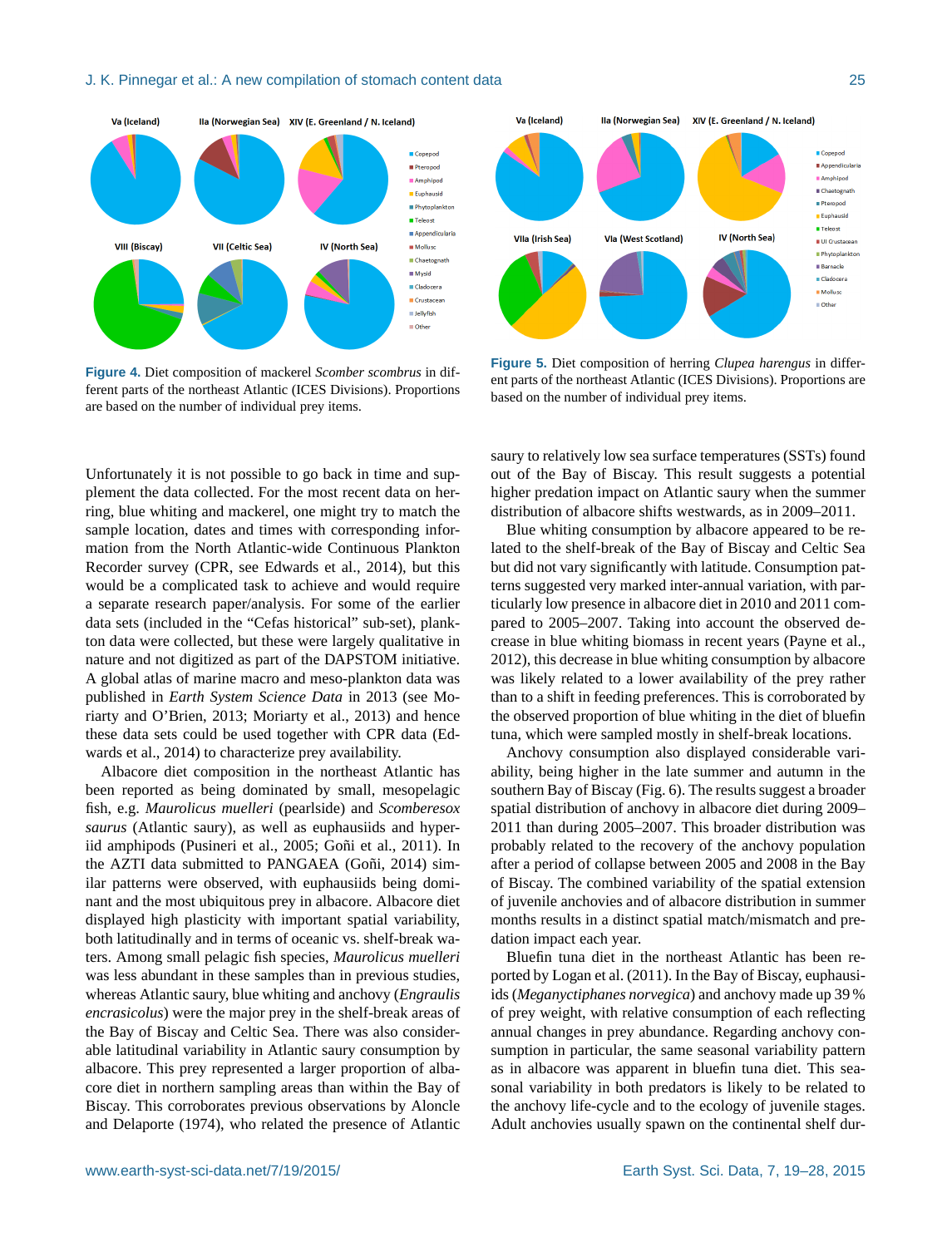

**Figure 6.** Diet composition of albacore sampled in distinct areas and periods in the Bay of Biscay during the summer and autumn of 2010.

ing spring. After a planktonic phase, juveniles start forming monospecific schools and leaving the continental shelf to reach oceanic waters (Irigoien et al., 2007) from early August onwards. This shift from the continental shelf to oceanic waters explains the higher consumption of juvenile anchovy by bluefin tunas in the second half of the summer. We also observed inter-annual variability in anchovy consumption, apparently following the interannual variations in anchovy recruitment and distribution.

Blue whiting is an important prey for bluefin tuna, especially in the first half of the summer when juvenile anchovies are not available. As with albacore, the data suggest a decrease in blue whiting consumption in the most recent years, following a decrease in recruitment (Payne et al., 2012). Atlantic saury, possibly because of the effect of SST on their distribution, were not as prevalent in bluefin tuna diet as they were in albacore diet, as bluefin tunas were exclusively sampled in the southeastern part of the Bay of Biscay. However, the results did suggest a higher proportion of saury in bluefin diet in 2011, when it seemed to partly replace anchovy as a high-caloric prey. Bluefin tuna used to be distributed in the North Sea, from where it disappeared in the 1960s. It is thought that in the past they fed primarily on herring and on mackerel in this region (Tiews, 1978). Occasional individuals have been recorded in the North Sea and around the British Isles in recent years. The few recent records contained in the EURO-BASIN/DAPSTOM data set (Pinnegar et al., 2013) suggest that they are now targeting similar prey animals as was the case in the past.

Herring stocks in the northeast Atlantic support some of the largest fisheries in the World, with total catches in 2011 amounting to 1.5 million tonnes. Mackerel and blue whiting also support important fisheries, and together these three species, with very large spawning stock biomasses (11.2, 2.7 and 3.8 million tonnes respectively in 2011), exert significant predation pressure on other commercial fish through feeding on fish eggs and larvae as well as depleting the standing stock of mesozooplankton (Engelhard et al., 2014). Small pelagic fish are themselves important prey items for larger predators, most notably tunas, but also seabirds and marine mammals in the North Atlantic. The total biomass of albacore in the

North Atlantic has been estimated at 76 000 tonnes (in 2012) and bluefin tuna at 285 000 tonnes (ICCAT, 2014). Within EURO-BASIN, the data sets described in this paper will be used to calculate overall predation pressure exerted by the various species. The longer-term aspiration (through making these data sets available via PANGAEA and DAPSTOM) is that this action will facilitate the construction of more realistic ecosystem or multispecies fisheries models that can subsequently be used to provide multispecies advice, as now mandated by international conventions and EU Directives.

**Acknowledgements.** Research leading to these results received funding from the European Commission FP7 project EURO-BASIN (European Basin-Scale Analysis, Synthesis, and Integration, Grant Agreement 264 933). Development of the DAPSTOM data portal was initially supported through a "data rescue" grant from the EU Network of Excellence programme "EurOceans". Further iterations were supported by the UK Department for Environment, Food and Rural Affairs (specifically contracts MF1202 and MF1109). AZTI tuna stomach sampling was funded through four research projects supported by the Basque Government (Agriculture and Fisheries Department).

Edited by: G. Melvin

## **References**

- Aloncle, H. and Delaporte, F.: Données nouvelles sur le germon atlantique *Thunnus alalunga* Bonnaterre 1788 dans le nord-est Atlantique. 2ème Partie. Rev. Trav. Inst. Pêches Marit., 38, 5– 102, 1974.
- Brook, G. and Calderwood, W. L.: Report on the food of herring, in: Appendix F, VI – Preliminary reports on the food of fishes. Fourth Annual Report of the Fishery Board for Scotland, being for the year 1885, 102–128, 1886.
- Brose, U., Jonsson, T., Berlow, E. L., Warren, P., Banasek-Richter, C., Bersier, L. F., Blanchard, J. L., Brey, T., Carpenter, S. R., Blandenier, M. F., Cushing, L., Dawah, H. A., Dell, T., Edwards, F., Harper-Smith, S., Jacob, U., Ledger, M. E., Martinez, N. D., Memmott, J., Mintenbeck, K., Pinnegar, J. K., Rall, B. C., Rayner, T. S., Reuman, D. C., Ruess, L., Ulrich, W., Williams, R. J., Woodward, G., and Cohen, J. E.: Consumer–resource body-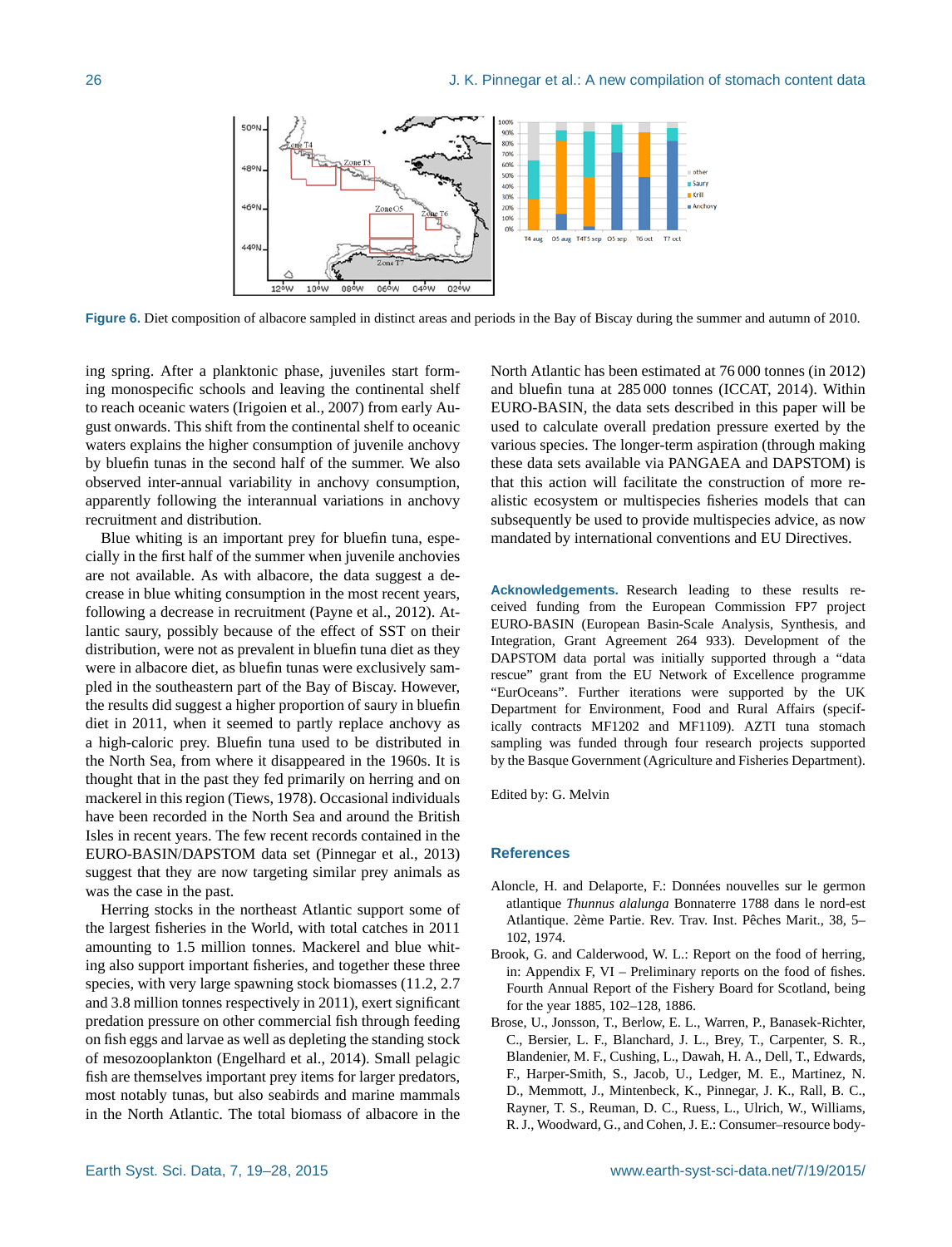size relationships in natural food webs, Ecology, 87, 2411–2417, 2006.

- Bullen, G. E.: Plankton studies in relation to the western mackerel fishery, J. Mar. Biol. Assoc. UK, 8, 269–302, 1908.
- Dolgov, A. V., Yaragina, N. A., Orlova, E. L., Bogstad, B., Johannesen, E., and Mehl, S.: 20th anniversary of the PINRO–IMR cooperation in the investigations of feeding in the Barents Sea – results and perspectives, in: Proceedings of the 12th Norwegian– Russian Symposium, Tromsø, 21–22 August 2007, IMR/PINRO Report Series, 44–78, 2007.
- EC: Reform of the Common Fisheries Policy, Communication from the Commission to the European Parliament, the Council, the European Economic and Social Committee and the Committee of the Regions, COM(2011) 417, 2011.
- Edwards, M., Helaouet, P. , Johns, D. G., Batten, S., Beaugrand, G., Chiba, S., Hall, J., Head, E., Hosie, G., Kitchener, J., Koubbi, P., Kreiner, A., Melrose, C., Pinkerton, M., Richardson, A. J., Robinson, K., Takahashi, K., Verheye, H. M., Ward, P., and Wootton, M.: Global Marine Ecological Status Report: results from the global CPR survey 2012/2013, SAHFOS Technical Report, 10, 1–37, 2014.
- Engelhard, G. H., Peck, M. A., Rindorf, A., Smout, S. C., van Deurs, M., Raab, K., Andersen, K. H., Garthe, S., Lauerburg, R. A. M., Scott, F., Brunel, T., Aarts, G., van Kooten, T., and Dickey-Collas, M.: Forage fish, their fisheries, and their predators: who drives whom?, ICES J. Mar. Sci., 71, 90–104, 2014.
- Goñi, N.: Stomach content records of albacore (*Thunnus alalunga*) and bluefin tuna (*Thunnus thynnus*) in the North Atlantic Drift Region focusing on the Bay of Biscay between 2004 and 2011, doi[:10.1594/PANGAEA.826992,](http://dx.doi.org/10.1594/PANGAEA.826992) 2014.
- Goñi, N., Logan, J., Arrizabalaga, H., Jarry, M., and Lutcavage, M.: Variability of albacore (*Thunnus alalunga*) diet in the Northeast Atlantic and Mediterranean Sea, Mar. Biol., 158, 1057–1073, 2011.
- Hardy, A. C.: The herring in relation to its animate environment. Part I. The food and feeding habits of the herring with special reference to the east coast of England, MAFF Fishery Investigations II, 7, 1–39, 1924.
- Hyslop, E. J.: Stomach contents analysis a review of methods and their application, J. Fish Biol., 17, 411–429, 1980.
- ICCAT: Report for biennial period, 2012-13, Part II (2013) Vol. 2, SCRS. International Commission for the Conservation of Atlantic Tunas, 343 pp., 2014.
- ICES: Report of the study group on multispecies model implementation in the Baltic. International Council for the Exploration of the Sea, ICES CM 1997/J:2, 1997.
- ICES: Multispecies considerations for the North Sea stocks, ICES Advice 2013, Book 6, section 6.3.1, June 2013, International Council for the Exploration of the Sea, Copenhagen, Denmark, 2013.
- Irigoien, X., Fiksen, Ø., Cotano, U., Uriarte, A., Alvarez, P., Arrizabalaga, H., Boyra, G., Santos, M., Sagarminaga, Y., Otheguy, P., Etxebeste, E., Zarauz, L., Artetxe, I., and Motos, L.: Could Biscay Bay anchovy recruit through a spatial loophole?, Prog. Oceanogr., 74, 132–148, 2007.
- Jespersen, P.: Investigations on the food of the herring in Danish waters, Medd. Komm. f. Havundersoegelser, Serie Plankton, 2, 1–149, 1928.
- Langøy, H., Nøttestad, L., Skaret, G., Broms, C., and Fernö, A.: Overlap in distribution and diets of Atlantic mackerel (*Scomber scombrus*), Norwegian spring-spawning herring (*Clupea harengus*) and blue whiting (*Micromesistius poutassou*) in the Norwegian Sea during late summer, Mar. Biol. Res., 8, 442–460, 2012.
- Last, J. M.: The food of twenty species of fish larvae in the westcentral North Sea, MAFF Fisheries Research Technical Report 60, 44 pp., 1980.
- Lebour, M. V.: The food of young clupeoids, J. Mar. Biol. Assoc. UK, 12, 458–467, 1921.
- Lebour, M. V.: The food of young herrings, J. Mar. Biol. Assoc. UK, 13, 325–330, 1924.
- Le Quesne, W. J. F. and Pinnegar, J. K.: The potential impacts of ocean acidification: scaling from physiology to fisheries, Fish. Fish., 13, 333–344, 2012.
- Logan, J. M., Rodríguez-Marín, E., Goñi, N., Barreiro, S., Arrizabalaga, H., Golet, W., and Lutcavage, M.: Diet of young Atlantic bluefin tuna (*Thunnus thynnus*) in eastern and western Atlantic foraging grounds, Mar. Biol., 158, 73–85, 2011.
- Mackinson, S., Deas, B., Beveridge, D., and Casey, J.: Mixedfishery or ecosystem conundrum? Multi-species considerations inform thinking on long-term management of North Sea demersal stocks, Can. J. Fish. Aquat. Sci., 66, 1107–1129, 2009.
- Marshall, S. R., Nicholls, A. G., and Orr, A. P.: On the growth and feeding of the larval and post-larval stages of the Clyde herring, J. Mar. Biol. Assoc. UK, 22, 245–267, 1937.
- Marshall, S. R., Nicholls, A. G., and Orr, A. P.: On the growth and feeding of young herring in the Clyde, J. Mar. Biol. Assoc. UK, 23, 427–455, 1939.
- Mehl, S. and Westgård, T.: The diet and consumption of mackerel in the North Sea, International Council for the Exploration of the Sea, ICES CM 1983/H:34, 1983.
- Moriarty, R. and O'Brien, T. D.: Distribution of mesozooplankton biomass in the global ocean, Earth Syst. Sci. Data, 5, 45–55, doi[:10.5194/essd-5-45-2013,](http://dx.doi.org/10.5194/essd-5-45-2013) 2013.
- Moriarty, R., Buitenhuis, E. T., Le Quéré, C., and Gosselin, M.- P.: Distribution of known macrozooplankton abundance and biomass in the global ocean, Earth Syst. Sci. Data, 5, 241–257, doi[:10.5194/essd-5-241-2013,](http://dx.doi.org/10.5194/essd-5-241-2013) 2013.
- Payne, M. R., Egan, A., Fässler, S. M. M., Hátún, H. L., Holst, J. C., Jacobsen, J. A., Slotte, A., and Loeng, H.: The rise and fall of the NE Atlantic blue whiting (*Micromesistius poutassou*), Mar. Biol. Res., 8, 475–487, 2012.
- Pinnegar, J. K.: DAPSTOM An Integrated Database & Portal for Fish Stomach Records, Version 4.7, Centre for Environment, Fisheries & Aquaculture Science (Cefas), Lowestoft, UK, February 2014, 39 pp., 2014.
- Pinnegar, J. K., Trenkel, V. M., Melle, W., and Óskarsson, J. G.: Stomach content records for pelagic fish (herring, mackerel, blue whiting, albacore and bluefin tuna) in the northeast Atlantic, doi[:10.1594/PANGAEA.820041,](http://dx.doi.org/10.1594/PANGAEA.820041) 2013.
- Prokopchuk, I. and Sentyabov, E.: Diets of herring, mackerel, and blue whiting in the Norwegian Sea in relation to *Calanus finmarchicus* distribution and temperature conditions, ICES J. Mar. Sci., 63, 117–127, 2006.
- Pusineri, C., Vasseur, Y., Hassani, S., Meynier, L., Spitz, J., and Ridoux, V.: Food and feeding ecology of juvenile albacore, *Thunnus alalunga,* off the Bay of Biscay: a case study, ICES J. Mar. Sci., 62, 116–122, 2005.